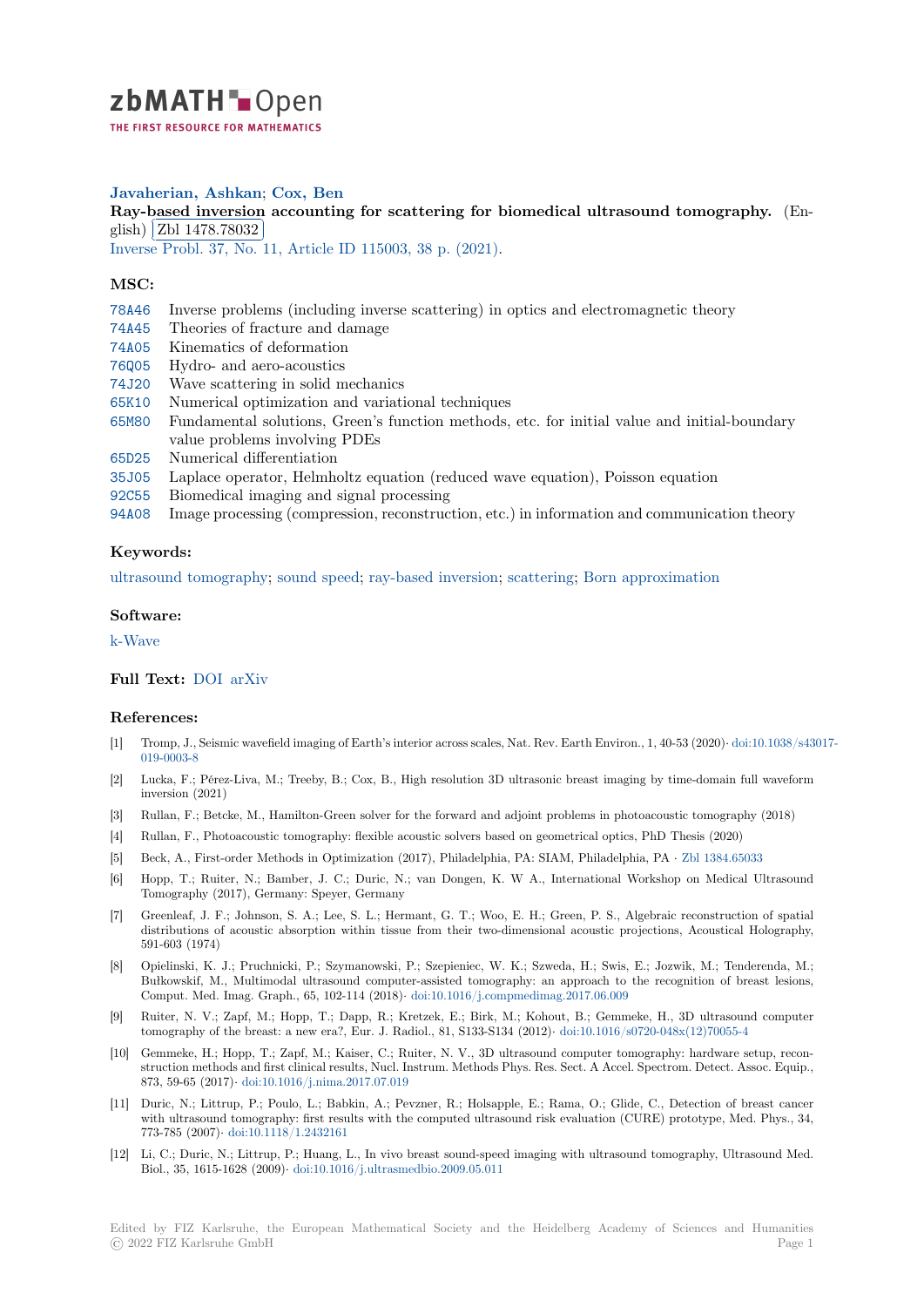- [13] Anderson, A. H.; Kak, A. C., Simultaneous algebraic reconstruction techniques (SART): a superior implementation of the ART algorithm, Ultrason. Imaging, 6, 81-94 (1984)
- [14] Johnson, S. A.; Greenleaf, J. F.; Samayoa, W. F.; Duck, F. A.; Sjostrand, J., Reconstruction of three-dimensional velocity fields and other parameters by acoustic ray tracing, 46-51 (1975)*·* doi:10.1109/ultsym.1975.196462
- [15] Devaney, A. J.; Oristaglio, M. L., Inversion procedure for inverse scattering within the distorted-wave Born approximation, Phys. Rev. Lett., 51, 237-240 (1983)*·* doi:10.1103/physrevlett.51.237
- [16] Douglas Mast, T., Aberration correction for time-domain ultrasound diffraction tomography, J. Acoust. Soc. Am., 112, 55-64 (2002)*·* doi:10.1121/1.1481063
- [17] Borup, D. T.; Johnson, S. A.; Kimz, W. W.; Berggren, M. J., Nonperturbative diffraction tomography via Gauss-Newton iteration applied to the scattering int[egral equation, Ultrason. Imagi](https://dx.doi.org/10.1103/physrevlett.51.237)ng, 14, 69-85 (1992)*·* doi:10.1016/0161-7346(92)90073-5
- [18] Wiskin, J.; Borup, D. T.; Johnson, S. A.; Berggren, M., Non-linear inverse scattering: high resolution quantitative breast tissuet[omography, J. Acoust.](https://dx.doi.org/10.1121/1.1481063) Soc. Am., 131, 3802-3813 (2012)*·* doi:10.1121/1.3699240
- [19] Wiskin, J. W.; Borup, D. T.; Iuanow, E.; Klock, J.; Lenox, M. W., 3D nonlinear acoustic inverse scattering: algorithm and quantitative results, IEEE Trans. Ultrason. Ferroelectr. Freq. Control, 64, 1161-1174 (2017)*·* [doi:10.1109/tuffc.2017.2706189](https://dx.doi.org/10.1016/0161-7346(92)90073-5)
- [20] Goncharsky, A. V.; Romanov, S. Y., Iterative methods for solving coefficient inverse problems of wave tomography in models with attenuation, Inverse Problems, 33 (2017) *·* Zbl 1357.92041 *·* [doi:10.1088/1361-642](https://dx.doi.org/10.1121/1.3699240)0/33/2/025003
- [21] Beydoun, W. B.; Tarantola, A., First Born and Rytov approximations: modeling and inversion conditions in a canonical example, J. Acoust. Soc. Am., 83, 1045-1055 (1988) *·* Zbl 0662.65110 *·* doi:10.1121/1.396537
- [22] Engquist, B.; Runborg, O., Computational high frequency wave propagation, Acta Numer., 12, 181-266 (2003) *·* Zbl 1049.65098 *·* doi:10.1017/cbo9780511550157.003
- [23] Chapman, C., Fundamentals of Seismic Wave Propagation (2004), Cambridge: Cambridge University Press, Cambridge
- [24] Runborg, O., Mathematical models and numerical m[ethods for high](https://zbmath.org/0662.65110)f[requency waves, Comm](https://dx.doi.org/10.1121/1.396537)un. Comput. Phys., 2, 827-880 (2007) *·* Zbl 1164.78300
- [25] [Anderson, A. H.; Kak, A. C., Digit](https://dx.doi.org/10.1017/cbo9780511550157.003)al ray tracing in two-dimensional refractive fields, J. Acoust. Soc. Am., 72, 1593-1606 (1982) *·* Zbl 0497.76075 *·* doi:10.1121/1.388495
- [26] Anderson, A. H., A ray tracing approach to restoration and resolution enhancement in experimental ultrasound tomography, Ultrason[. Imaging, 12, 2](https://zbmath.org/1164.78300)68-291 (1990)*·* doi:10.1177/016173469001200403
- [27] Javaherian, A.; Lucka, F.; Cox, B. T., Refraction-corrected ray-based inversion for three-dimensional ultrasound tomography of the b[reast, Inverse Pr](https://zbmath.org/0497.76075)o[blems, 36 \(2020\)](https://dx.doi.org/10.1121/1.388495) *·* Zbl 07310606 *·* doi:10.1088/1361-6420/abc0fc
- [28] Bold, G. E J.; Birdsall, T. G., A top-down philosophy for accurate numerical ray tracing, J. Acoust. Soc. Am., 80, 656-660 (1986)*·* doi:10.1121/1.394060
- [29] Kreyszig, E., Advanced Engineering Mathematics (1993), New York: Wiley, New York *·* Zbl 0803.00001
- [30] Virieux, J.; Farra, V., Ray tracing in 3Dc[omplex isotro](https://zbmath.org/07310606)p[ic media: an analysis of the p](https://dx.doi.org/10.1088/1361-6420/abc0fc)roblem, Geophysics, 56, 2057-2069 (1991)*·* doi:10.1190/1.1443018
- [31] Denis, [F.; Basset, O.; Gimine](https://dx.doi.org/10.1121/1.394060)z, G., Ultrasonic transmission tomography in refracting media: reduction of refraction artefacts by curved-ray techniques, IEEE Trans. Med. Imag., 14, 173-188 (1995)*·* doi:10.1109/42.[370414](https://zbmath.org/0803.00001)
- [32] Červený, V., Seismic Ray Theory (2001), Cambridge: Cambridge University Press, Cambridge *·* Zbl 0990.86001
- [33] Butche[r, J. C., The Numerical](https://dx.doi.org/10.1190/1.1443018) Analysis of Ordinary Differential Equations (1987), New York: Wiley, New York *·* Zbl 0616.65072
- [34] Holm, D., Geometric Mechanics, 1-97 (2011), London: Imperial College Press, London
- [35] Cox, B. T.; Kara, S.; Arridge, S. R.; Beard, P. C., k-space propagation mo[dels for acoustically het](https://dx.doi.org/10.1109/42.370414)e[rogeneous media](https://zbmath.org/0990.86001): application to biomedical photoacoustics, J. Acoust. Soc. Am., 121, 3453 (2007)*·* doi:10.1121/1.2717409
- [36] Wise, E. S.; Cox, B. T.; Jaros, J.; Treeby, B. E., Representing arbitrary acoustic source and sensor distribu[tions in Fourier](https://zbmath.org/0616.65072) collocation methods, J. Acoust. Soc. Am., 146, 278-288 (2019)*·* doi:10.1121/1.5116132
- [37] Abramowitz, M.; Stegun, I. A., Handbook of Mathematical Functions (1972), New York: Dover Publications, Inc., New York *·* Zbl 0543.33001
- [38] Ali, R.; Hsieh, S.; Dahl, J., Open-source Gauss-Newton-based methods for refraction-corrected ultrasound computed tomography (2019)
- [39] Li, S.; Jackowski, M.; Dione, D. P.; Varslot, T.; Staib, L. H.; Mueller, K., Refraction corrected transmission ultrasound c[omputed tomog](https://zbmath.org/0543.33001)raphy for application in the breast imaging, Med. Phys., 37, 2233-2246 (2010)*·* doi:10.1118/1.3360180
- [40] Rawlinson, N.; Houseman, G. A.; Collins, C. D N., Inversion of seismic refraction and wide-angle reflection traveltimes for three-dimensional layered crustal structure, Geophys. J. Int., 145, 381-400 (2001)*·* doi:10.1046/j.1365-246x.2001.01383.x
- [41] Rawlinson, N.; Hauser, J.; Sambridge, M., Seismic ray tracing and wavefront tracking in laterally heterogeneous media, Adv. Geophys., 49, 203-273 (2008)*·* doi:10.1016/s0065-2687(07)49003-3
- [42] Liebler, M.; Ginter, S.; Dreyer, T.; Riedlinger, R. E., Full wave modeling of therapeutic ultrasound: efficient time-domain implementation of the frequency power-law attenuation, J. Acoust. Soc. Am., 116, 2742-2750 (2004)*·* [doi:10.1121/1.1798](https://dx.doi.org/10.1046/j.1365-246x.2001.01383.x)355
- [43] Szabo, T. L., Time domain wave equations for lossy media obeying a frequency power law, J. Acoust. Soc. Am., 96, 491-500 (1994)*·* doi:10.1121/1.410434
- [44] Kelly, J. F.; McGough, R. J.; Meerschaert, M. M., Analytical time-domain Green's functions for power-law media, J. Acoust. Soc. Am., 124, 2861-2872 (2008)*·* doi:10.1121/1.2977669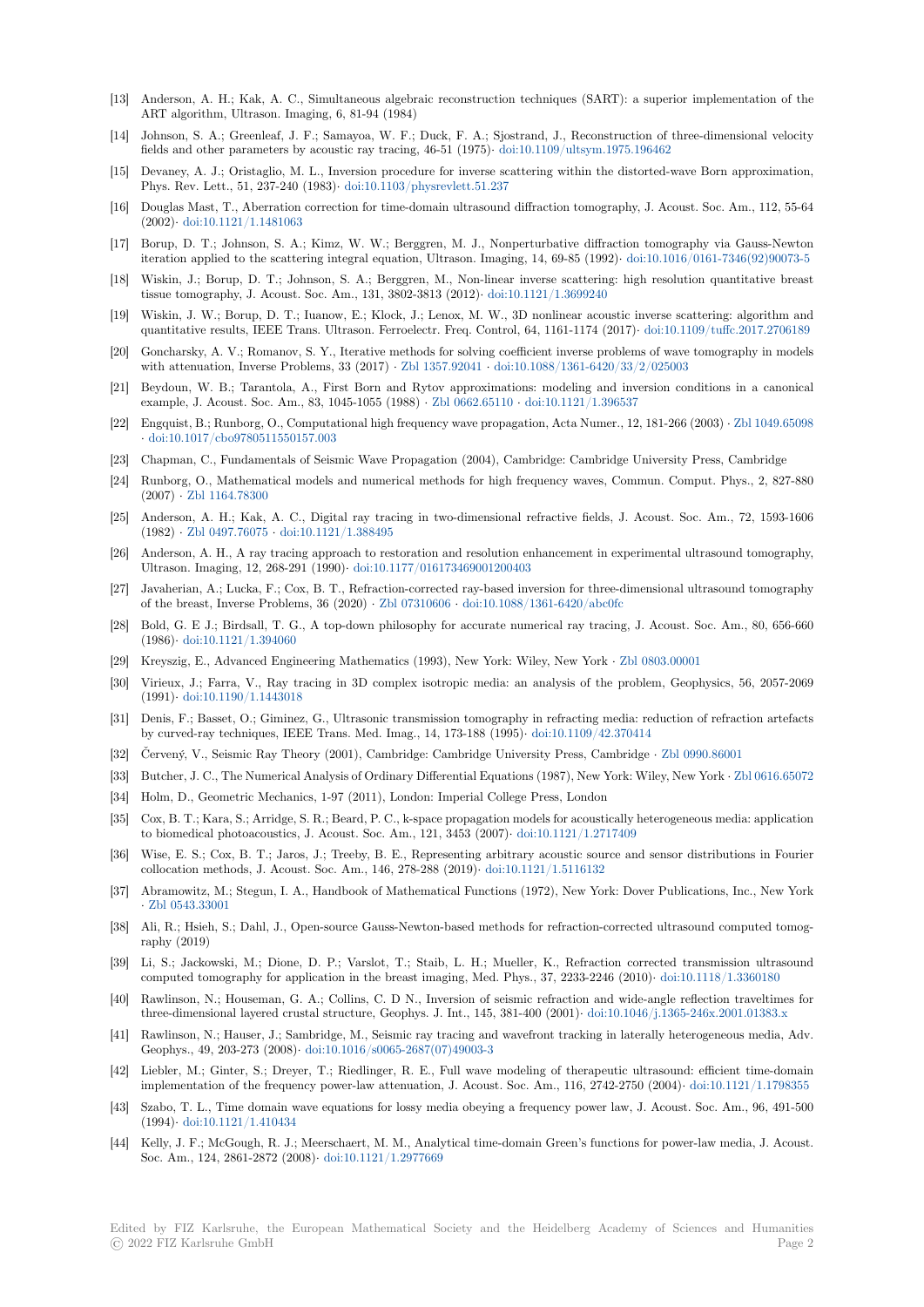- [45] Treeby, B. E.; Cox, B. T., Modeling power law absorption and dispersion for acoustic propagation using the fractional Laplacian, J. Acoust. Soc. Am., 127, 2741-2748 (2010)*·* doi:10.1121/1.3377056
- [46] Treeby, B. E.; Zhang, E. Z.; Cox, B. T., Photoacoustic tomography in absorbing acoustic media using time reversal, Inverse Problems, 26 (2010) *·* Zbl 1204.35178 *·* doi:10.1088/0266-5611/26/11/115003
- [47] Goncharsky, A. V.; Romanov, S. Y., Inverse problems of ultrasound tomography in models with attenuation, Phys. Med. Biol., 59, 1979-2004 (2014)*·* doi:10.1088/0031-9155/59/[8/1979](https://dx.doi.org/10.1121/1.3377056)
- [48] Mojabi, P.; LoVetri, J., Ultrasound tomography for simultaneous reconstruction of acoustic density, attenuation, and compressibility profiles, J. [Acoust. Soc. A](https://zbmath.org/1204.35178)[m., 137, 1813-1825 \(2015\)](https://dx.doi.org/10.1088/0266-5611/26/11/115003)*·* doi:10.1121/1.4913774
- [49] Plessix, R-E, A review of the adjoint-state method for computing the gradient of a functional with geophysical applications, Geophys. J. Int., 167, 495-503 (2006)*·* [doi:10.1111/j.1365-246x](https://dx.doi.org/10.1088/0031-9155/59/8/1979).2006.02978.x
- [50] Wang, K.; Matthews, T.; Anis, F.; Li, C.; Duric, N.; Anastasio, M. A., Waveform inversion with source encoding for breast sound speed reconstruction in ultrasound computed tomography, [IEEE Trans. Ultrason.](https://dx.doi.org/10.1121/1.4913774) Ferroelectr. Freq. Control, 62, 475-493 (2015)*·* doi:10.1109/tuffc.2014.006788
- [51] Matthews, T. P.; Wang, K.; Li, C.; Du[ric, N.; Anastasio, M. A., Regularized](https://dx.doi.org/10.1111/j.1365-246x.2006.02978.x) dual averaging image reconstruction for full-wave ultrasound computed tomography, IEEE Trans. Ultrason. Ferroelectr. Freq. Control, 64, 811-825 (2017)*·* doi:10.1109/tuffc.2017.2682061
- [52] Matthews, T. P.; Anastasio, M. A., Joint reconstruction of the initial pressure and speed of sound distributions from combined photoa[coustic and ultrasound tomogr](https://dx.doi.org/10.1109/tuffc.2014.006788)aphy measurements, Inverse Problems, 33 (2017) *·* Zbl 1394.92073 *·* doi:10.1088/1361- 6420/aa9384
- [53] Pérez-Liva, M.; Herraiz, J. L.; Udías, J. M.; Miller, E.; Cox, B. T.; Treeby, B. E., Time domain reconst[ruction of sound speed](https://dx.doi.org/10.1109/tuffc.2017.2682061) and attenuation in ultrasound computed tomography using full wave inversion, J. Acoust. Soc. Am., 141, 1595-1604 (2017)*·* doi:10.1121/1.4976688
- [54] [Guasch, L.; C](https://dx.doi.org/10.1088/1361-6420/aa9384)alderón Agudo, O.; Tang, M-X; Nachev, P.; Warner, M., Full-waveform inv[ersion imaging o](https://zbmath.org/1394.92073)f [the human brain,](https://dx.doi.org/10.1088/1361-6420/aa9384) npj Digit. Med., 3, 28 (2020)*·* doi:10.1038/s41746-020-0240-8
- [55] Barnett, A.; Greengard, L., A new integral representation for quasi-periodic scattering problems in two dimensions, BIT [Numer. Math., 51, 67-](https://dx.doi.org/10.1121/1.4976688)90 (2011) *·* Zbl 1214.65061 *·* doi:10.1007/s10543-010-0297-x
- [56] Bachmann, E.; Tromp, J., Source encoding for viscoacoustic ultrasound computed tomography, J. Acoust. Soc. Am., 147, 3221-3235 (2020)*·* doi:10.1121[/10.0001191](https://dx.doi.org/10.1038/s41746-020-0240-8)
- [57] Margrave, G.; Yedlin, M.; Innanen, K., Full waveform inversion and the inverse Hessian, CREWES Research Report, vol 23, 1-13 (2011)
- [58] Lou, Y.; Zhou, W.; Matthews, T. P.; Appleton, C. M.; Anastasio, M. A., Generation of anatomically realistic numerical phantoms for pho[toacoustic and ultrasoni](https://dx.doi.org/10.1121/10.0001191)c breast imaging, J. Biomed. Opt., 22 (2017)*·* doi:10.1117/1.jbo.22.4.041015
- [59] Li, C.; Huang, L.; Duric, N.; Zhang, H.; Rowe, C., An improved automatic time-of-flight picker for medical ultrasound tomography, Ultrasonics, 49, 61-72 (2009)*·* doi:10.1016/j.ultras.2008.05.005
- [60] Coates, R. T.; Chapman, C. H., Ray perturbation theory and the Born approximation, Geophys. J. Int., 100, 379-392 (1990) *·* Zbl 0692.73030 *·* doi:10.1111/j.1365-246x.1990.tb00692.x
- [61] Treeby, B. E.; Cox, B. T., k-wave: MATLAB toolbox for the simulation and reconstruction of photoacoustic wave fields, J. Biomed. Opt., 15 (2010)*·* doi:10.1117/1.33[60308](https://dx.doi.org/10.1016/j.ultras.2008.05.005)
- [62] Treeby, B.; Cox, B.; Jaros, J., k-Wave: A Matlab Toolbox for the time-domain simulation of acoustic waves
- [63] [Pierce, A. D., Ac](https://zbmath.org/0692.73030)o[ustics An Introduction to its Physical P](https://dx.doi.org/10.1111/j.1365-246x.1990.tb00692.x)rinciples and Applications (1981), MA: ASA Press, MA
- [64] Huthwaite, P.; Simonetti, F., High-resolution imaging without iteration: a fast and robust method for breast ultrasound tomography, J. Acoust. S[oc. Am., 130, 1721-173](https://dx.doi.org/10.1117/1.3360308)4 (2011)*·* doi:10.1121/1.3613936
- [65] Hudson, J. A., Scattered waves in the coda of P, J. Geophys., 43, 359-374 (1977)
- [66] Hudson, J. A.; Heritage, J. R., The use of the Born approximation in seismic scattering problems, Geophys. J. Int., 66, 221-240 (1981) *·* Zbl 0464.73131 *·* doi:10.1111/j.1365-246x.1981.tb05954.x
- [67] Sarajaervi, M.; Keers, H., Computation of ray-Born seismo[grams using isochrons,](https://dx.doi.org/10.1121/1.3613936) Geophysics, 83, T245-T256 (2018)*·* doi:10.1190/geo2017- 0669.1
- [68] Moser, T. J., Review of ray-Born forward modeling for migration and diffraction analysis, Stud. Geophys. Geod., 56, 411-432 (2012)*·* [doi:10.1007/s112](https://zbmath.org/0464.73131)0[0-011-9046-0](https://dx.doi.org/10.1111/j.1365-246x.1981.tb05954.x)
- [69] Devaney, A. J., A filtered backpropagation algorithm for diffraction tomography, Ultrason. Imaging, 4, 336-3[50 \(1982\)](https://dx.doi.org/10.1190/geo2017-0669.1)*·* [doi:10.](https://dx.doi.org/10.1190/geo2017-0669.1)1177/016173468200400404
- [70] Kak, C.; Slaney, M., Principles of Computerized Tomographic Reconstruction, 203-218 (1998), Piscataway, NJ: IEEE, Piscatawa[y, NJ](https://dx.doi.org/10.1007/s11200-011-9046-0)
- [71] Simonetti, F.; Huang, L.; Duric, N.; Littrup, P., Diffraction and coherence in breast ultrasound tomography: a study with a [toroidal array, Med. Phys., 36, 29](https://dx.doi.org/10.1177/016173468200400404)55 (2009)*·* doi:10.1118/1.3148533
- [72] Yun, X.; He, J.; Carevic, A.; Slapnicar, I.; Barlow, J.; Almekkawy, M., Reconstruction of ultrasound tomography for cancer detection using total least squares and conjugate gradient method (2018)
- [73] Carevic; Yun, X.; Lee, G.; Slapnicar, I.; Abdou, A.; Barlow, J.; Almekkawy, M., Solving the ultrasound inverse scattering problem of inhomogeneous media using diffe[rent approaches of tota](https://dx.doi.org/10.1118/1.3148533)l least squares algorithms (2018)
- [74] Carevic, X. Y.; Almekkawy, M., Adaptive truncated total least square on distorted born iterative method in ultrasound inverse scattering problem (2019)